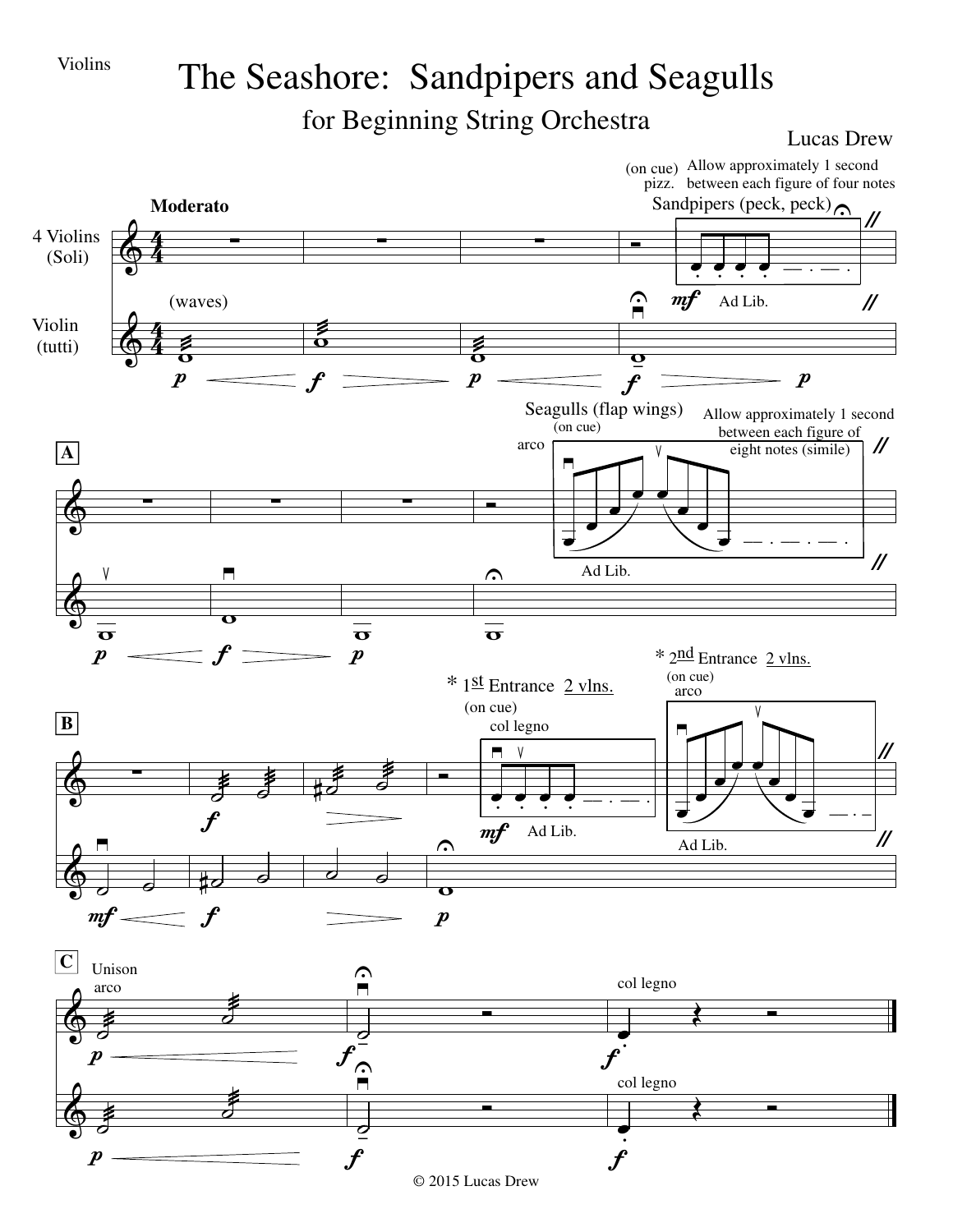Viola

## The Seashore: Sandpipers and Seagulls for Beginning String Orchestra

Lucas Drew

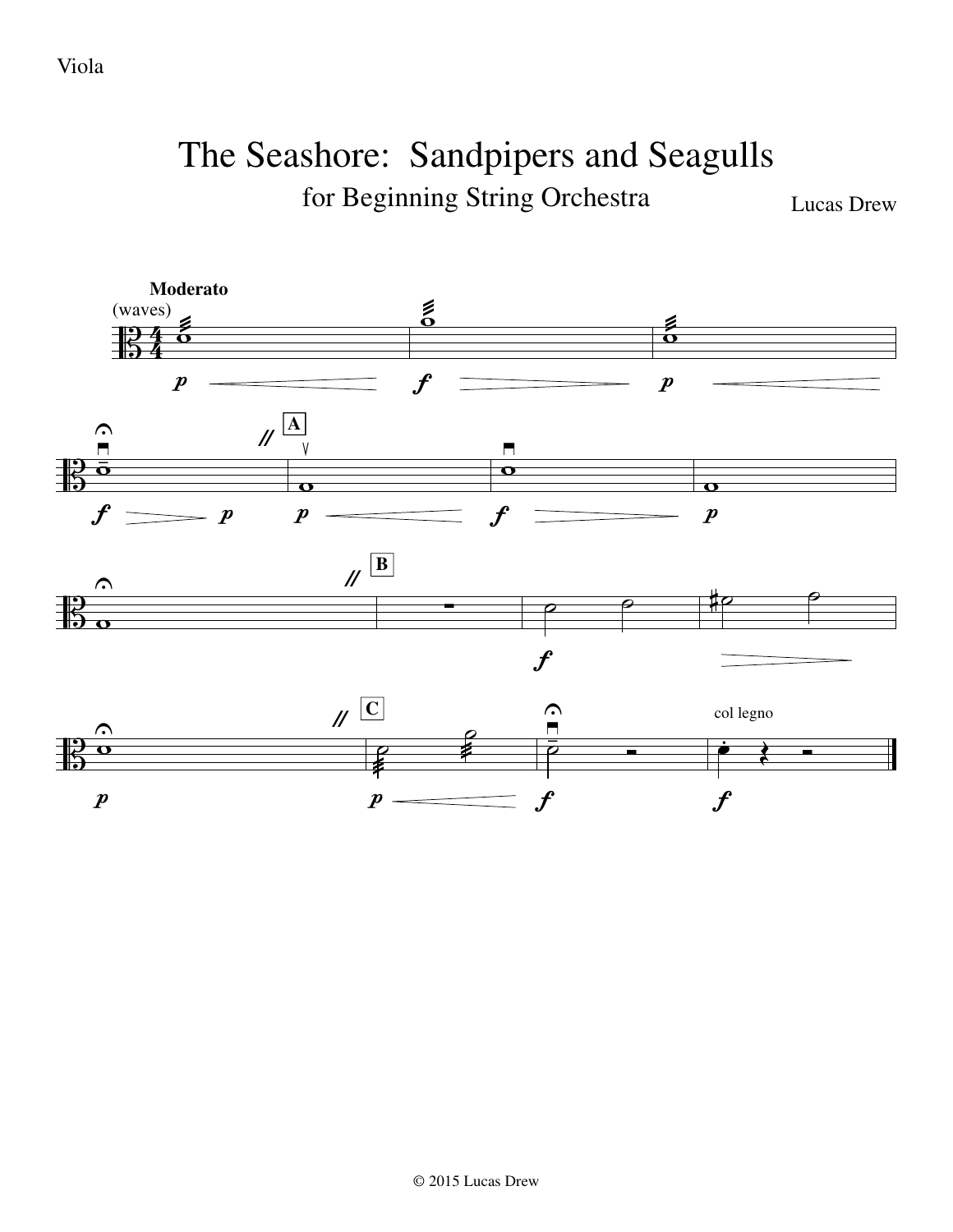Cello

## The Seashore: Sandpipers and Seagulls for Beginning String Orchestra

Lucas Drew